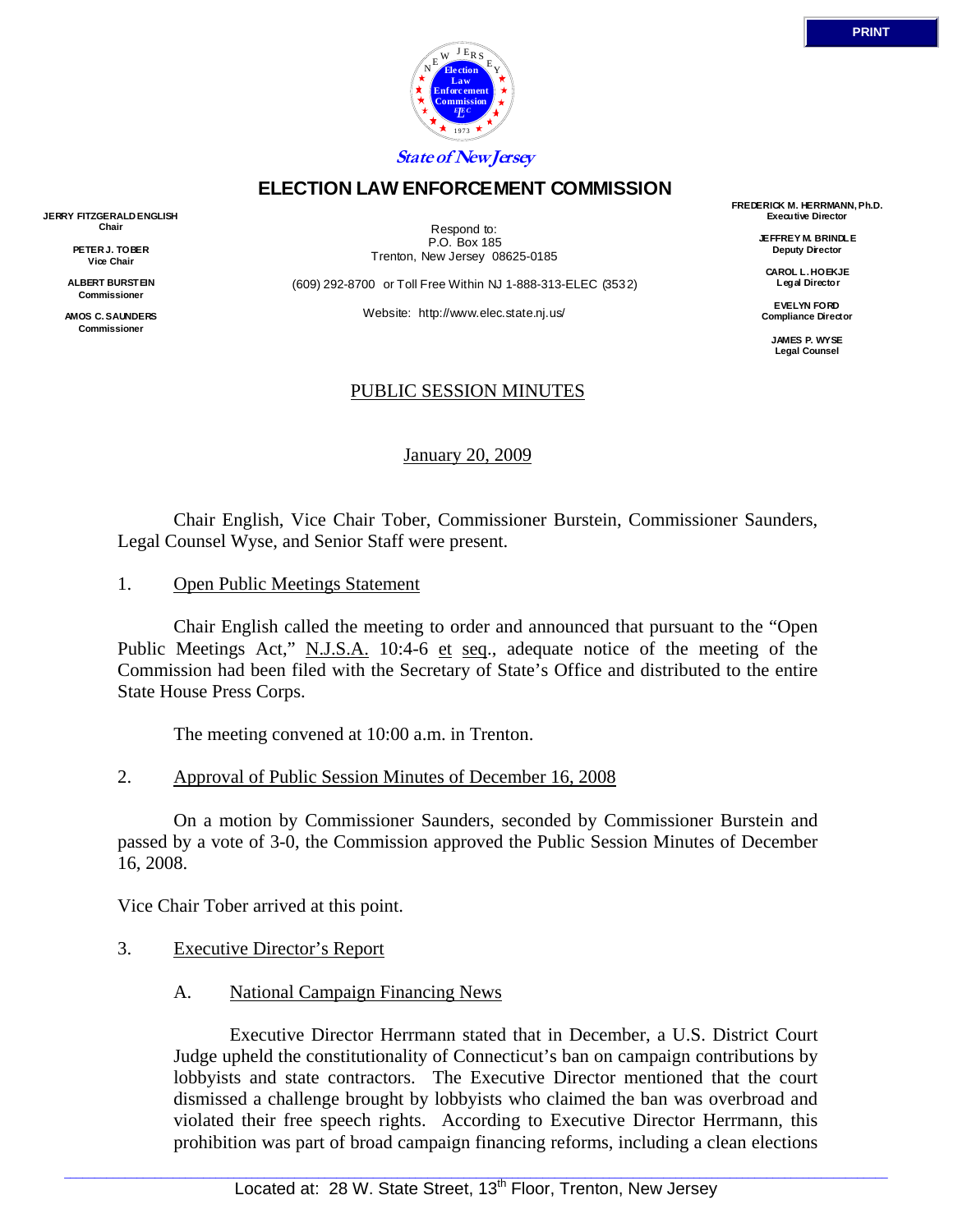# Public Session Minutes January 20, 2009 Page 2

program, that were enacted in Connecticut in 2005. He noted that the judge concluded that "in light of Connecticut's recent history of corruption scandals involving high-ranking state politicians, . . . the Legislature had a constitutional, sufficiently important interest in combating actual and perceived corruption by eliminating contributions from individuals with the means and motive to exercise undue influence over elected officials."

 Dr. Herrmann mentioned Connecticut's American Civil Liberties Union expects that it will appeal because the decision "broadly restricts the rights of a very large group of citizens in a way that is unprecedented in the United States." He advised the Commission that State's attorney general on the other hand believes the decision "rightly regards giving political money to a candidate as at the fringe of free speech and expression, not a core first amendment activity." Executive Director Herrmann said this case will have ramifications in other states, and it should be noted that New Jersey's current pay-to-play laws do not place a complete ban on government contractor contributions as they allow donations of \$300 or less and New Jersey lobbyists are allowed to make campaign contributions.

# B. Staff Activities

 Executive Director Herrmann advised the Commission that Director of Information Technology Carol Neiman and Associate Data Entry Technicians Barbara Counts and Pam Kinsey once again led ELEC's highly successful participation in the New Jersey State Employees Charitable Campaign. He indicated that this year the staff contributed over \$5,000 and a highlight of the campaign was a session for staff featuring representatives from three of the charities involved. The Executive Director said the session was a very rewarding experience for the staff and helped the success of the campaign by giving everyone a sense of the wonderful ways in which their donated money would be used.

### C. New Non-Gubernatorial Thresholds for Reporting and Penalties

 Dr. Herrmann informed the Commission that based on the "2009 Cost Index Report," new non-gubernatorial thresholds are now in place as of January 1, 2009. He stated the new thresholds are as follows:

- candidate committee reporting  $(R-1)$  \$4,000 up from \$3,500,
- political committee reporting \$2,100 up from \$1,800,
- continuing political committee reporting \$4,900 up from \$4,300,
- 48-hour notice reporting for contributions and expenditures \$1,200 up from \$1,000,
- joint candidates committee reporting with two candidates \$7,600 up from \$6,700,
- joint candidates committee reporting with three or more candidates \$11,000 up from \$9,700,
- independent expenditure reporting \$1,200 up from \$1,000,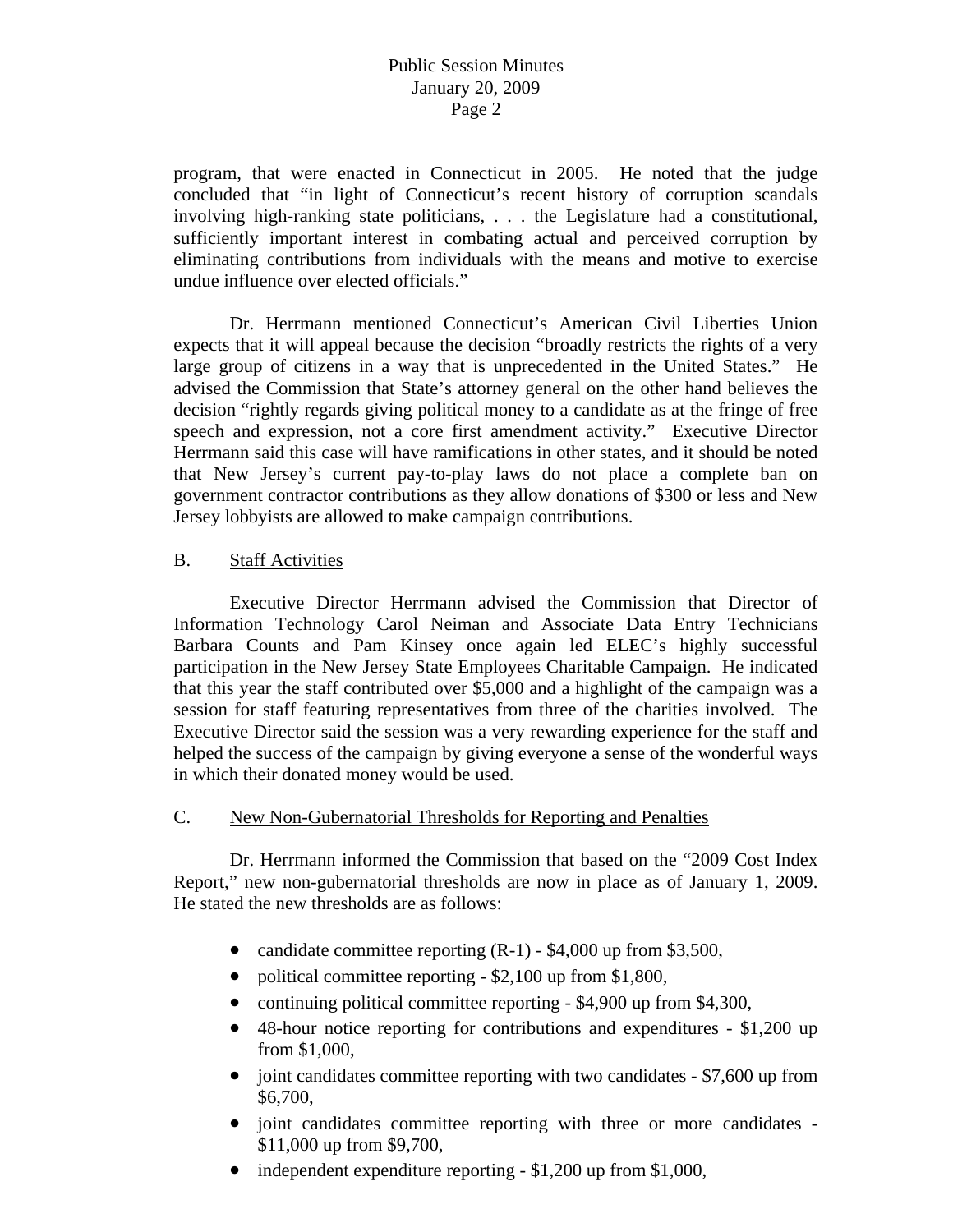- A-1 threshold  $-$  \$4,000 up from \$3,500,
- A-3 threshold \$4,900 up from \$4,300, and
- penalty thresholds for first offense/second and each subsequent offense \$6,800/\$13,600 up from \$6,000/\$12,000.

 The contributor reporting threshold remains frozen at over \$300. Moreover, the Governor and Legislature have not raised the contribution limits for 2009 based on the report's recommendations.

D. Budget Update

 According to the Executive Director, on January 5, 2009, the Department of the Treasury released a list of \$812 million in spending reductions planned by Governor Jon S. Corzine as part of a larger set of solutions to closing an estimated \$2.1 billion shortfall in the Fiscal Year 2009 budget.

 Executive Director Herrmann added that ELEC's operational budget was not cut. The Executive Director mentioned that about \$300 million set aside for the administration of the defunct 2009 Clean Elections Pilot Project lapsed. Executive Director Herrmann cautioned, however, that given the state of the economy, the Governor may have to continue the spending reduction process should fiscal conditions warrant further cuts. He promised that staff will keep the Commissioners informed of any further budget developments for this fiscal year at future meetings.

### E. White Paper Number 20

 Executive Director Herrmann asked the Commissioners if they had any questions for Deputy Director Brindle about his draft of White Paper Number 20, entitled "Legislative General Elections 2009: An Analysis of Trends in State Senate and Assembly Elections." After a brief discussion, Executive Director Herrmann asked for a vote by the Commissioners to release the White Paper.

 On a motion by Commissioner Burstein, seconded by Commissioner Saunders and passed by a vote of 4-0, the Commission approved distribution of White Paper Number 20.

### F. Winter Meeting Schedule

- February 17, 2009 at 10:00 a.m. in Trenton; and,
- March 17, 2009 at 10:00 a.m. in Trenton.

### 4. 2009 Gubernatorial Public Financing Program Update

 Director of Special Programs Amy Davis gave the following report. She said that the first 2009 primary election matching fund submission date was on January 6, 2009. Director Davis reported that ELEC received one submission from Candidate Steven Lonegan, containing \$384,450.35 in net contributions submitted for match (an amount in excess of the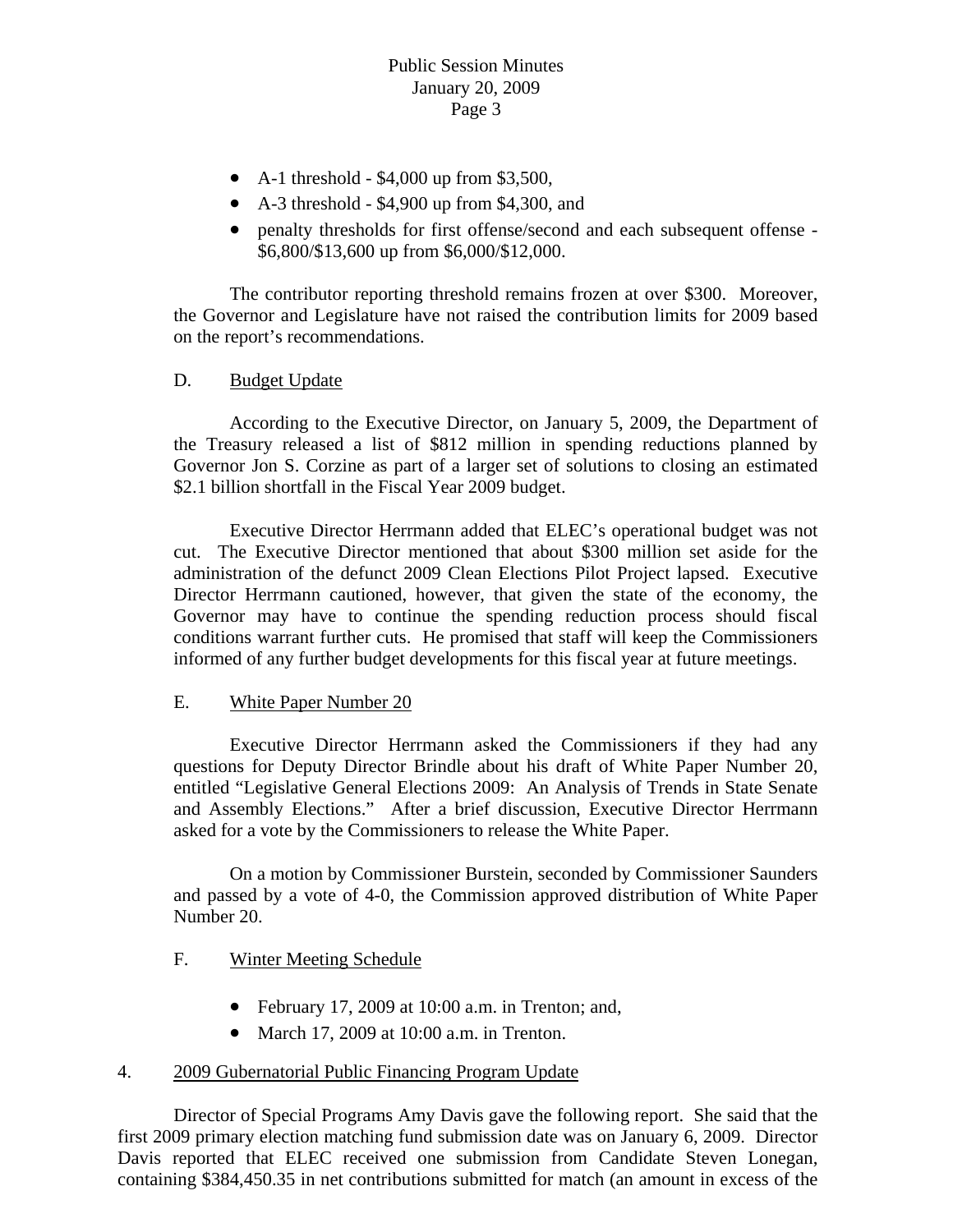# Public Session Minutes January 20, 2009 Page 4

\$340,000 required threshold). She added that Candidate Lonegan filed a signed Statement of Agreement to participate in the 2009 primary election debates and a Candidate Certification of Non-Participation in Issue Advocacy Organizations (Form P-2A). Moreover, said Director Davis, the expenditure information provided by the Lonegan campaign indicated that expenditures had been made or committed to be made in excess of the \$340,000 expenditure qualification threshold.

 Director Davis noted that when the review of the contributions is completed, and it is determined that the submission contains a total amount of at least \$340,000 in contributions eligible for match, staff will certify the public fund total to the Department of the Treasury and deposit the public funds. She stated that staff will report to the Commission on Submission #1 at the next Commission meeting.

 Director Davis concluded by announcing that the next date for filing matching fund submissions is January 20, 2009. She said that staff will report to the Commission at the meeting on February 17, 2009, on the status of any submissions received.

#### 5. Finalization of Campaign Debt

 Legal Director Hoekje advised the Commission that Lynn Schundler, Esq. agreed to a further extension for her advisory opinion request involving finalization of campaign debt. The extension is needed to allow for the regulatory process to be completed.

 Legal Director Hoekje advised the Commission that Commissioner Burstein had suggested in a letter to her a slight revision to the proposed amendment to N.J.A.C. 19:25- 6.10(b). The proposed amendatory language is as follows:

 "(b) Permissible use of funds for legal fees and expenses shall not include legal fees and expenses for criminal defense of a candidate or officeholder, including defense in [who is the subject of] a criminal inquiry or criminal investigation, and [or] defense of a criminal indictment or other criminal proceeding."

 The change is technical in nature and the Commission decided to make the change at the time of adoption.

#### 6. Resolution to go into First Executive Session

 On a motion by Vice Chair Tober, seconded by Commissioner Burstein and passed by a vote of 4-0, the Commission resolved to go into Executive Session to discuss anticipated litigation and the following matter, which will become public as follows:

 A. A report on requests from the public for investigations of possible violations, which report will not become public in order to protect the identity of informants and maintain the integrity of investigative procedures and priorities. However, any complaint alleging violations, which complaint may be generated as a result of a request for investigation, will become public not later than seven business days after mailing to the named respondents.